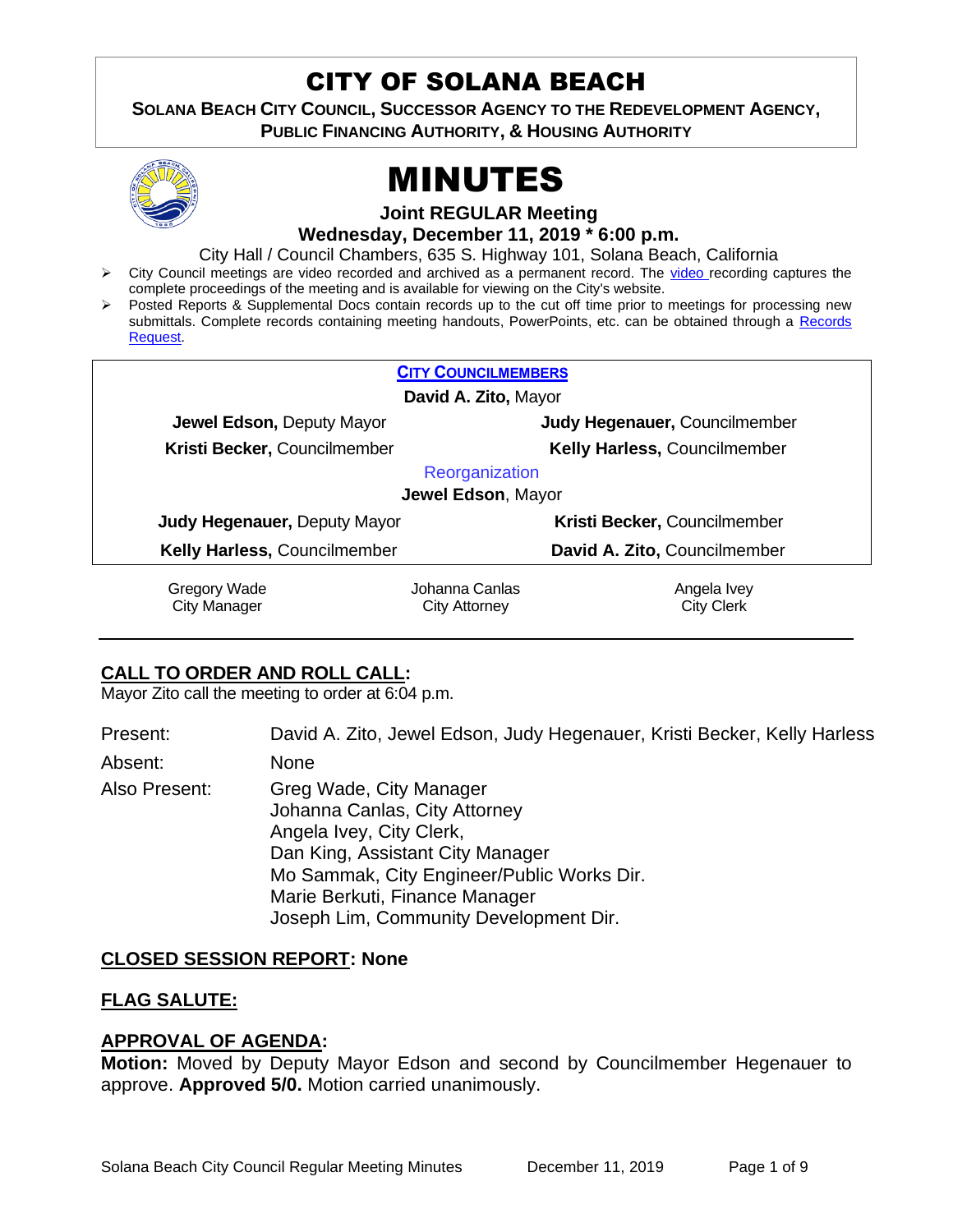# **C. STAFF REPORTS**: (C.1.)

*Submit speaker slips to the City Clerk.*

# **C.1. Annual Mayor and Deputy Mayor Appointments.** (File 0430-20)

Recommendation: That the City Council nominate and appoint the 2020 Mayor and Deputy Mayor for a term of December 11, 2019 to December 9, 2020.

Peggy Walker spoke about Mayor Dave Zito's support and presented him with small token of appreciation.

1. Mayor calls for a nomination of Mayor. Call for the vote.

**Motion:** Moved by Deputy Mayor Jewel Edson and second by Councilmember Harless to appoint Jewel Edson to Mayor. **Approved 5/0.** Motion carried unanimously.

2. Appointed Mayor calls for nomination of a Deputy Mayor. Call for the vote. **Motion:** Moved by Councilmember Zito and second by Councilmember Becker to appoint Judy Hegenauer as Deputy Mayor. **Approved 5/0.** Motion carried unanimously.

Councilmembers shared their thanks and appreciation for outgoing Mayor Zito and presented him with a gift.

Councilmember Zito spoke about his year as Mayor and the projects that the Council had accomplished.

Greg Wade, City Manager, spoke about working with Mayor Zito and presented him with a gift from the City and Staff.

# [Item C.1. Report \(click here\)](https://solanabeach.govoffice3.com/vertical/Sites/%7B840804C2-F869-4904-9AE3-720581350CE7%7D/uploads/Item_C.1._Report_(click_here)_12-11-19_-_O.pdf)

*Posted Reports & Supplemental Docs contain records up to the cut off time, prior to the start of the meeting, for processing new submittals. The final official record containing handouts, PowerPoints, etc. can be obtained through a Records Request to the City Clerk's Office.*

Mayor Edson recessed the meeting for a break for the outgoing Mayor Zito at 7:20 p.m. and reconvened at 7:50 p.m.

# **PROCLAMATIONS/CERTIFICATES:** *Ceremonial*

National 7th Annual Sandy Hook Vigil for Gun Violence Prevention.

# **ORAL COMMUNICATIONS:**

This portion of the agenda provides an opportunity for members of the public to address the City Council on items relating to City business and not appearing on today's agenda by submitting a speaker slip (located on the back table) to the City Clerk. Comments relating to items on this evening's agenda are taken at the time the items are heard. Pursuant to the Brown Act, no action shall be taken by the City Council on public comment items. Council may refer items to the City Manager for placement on a future agenda. The maximum time allotted for each presentation is THREE MINUTES (SBMC 2.04.190). Please be aware of the timer light on the Council Dais.

Kristine Schindler spoke about the Lomas Santa Fe Corridor project and its workshops, its importance to the community, and support for the need of a safer corridor and a more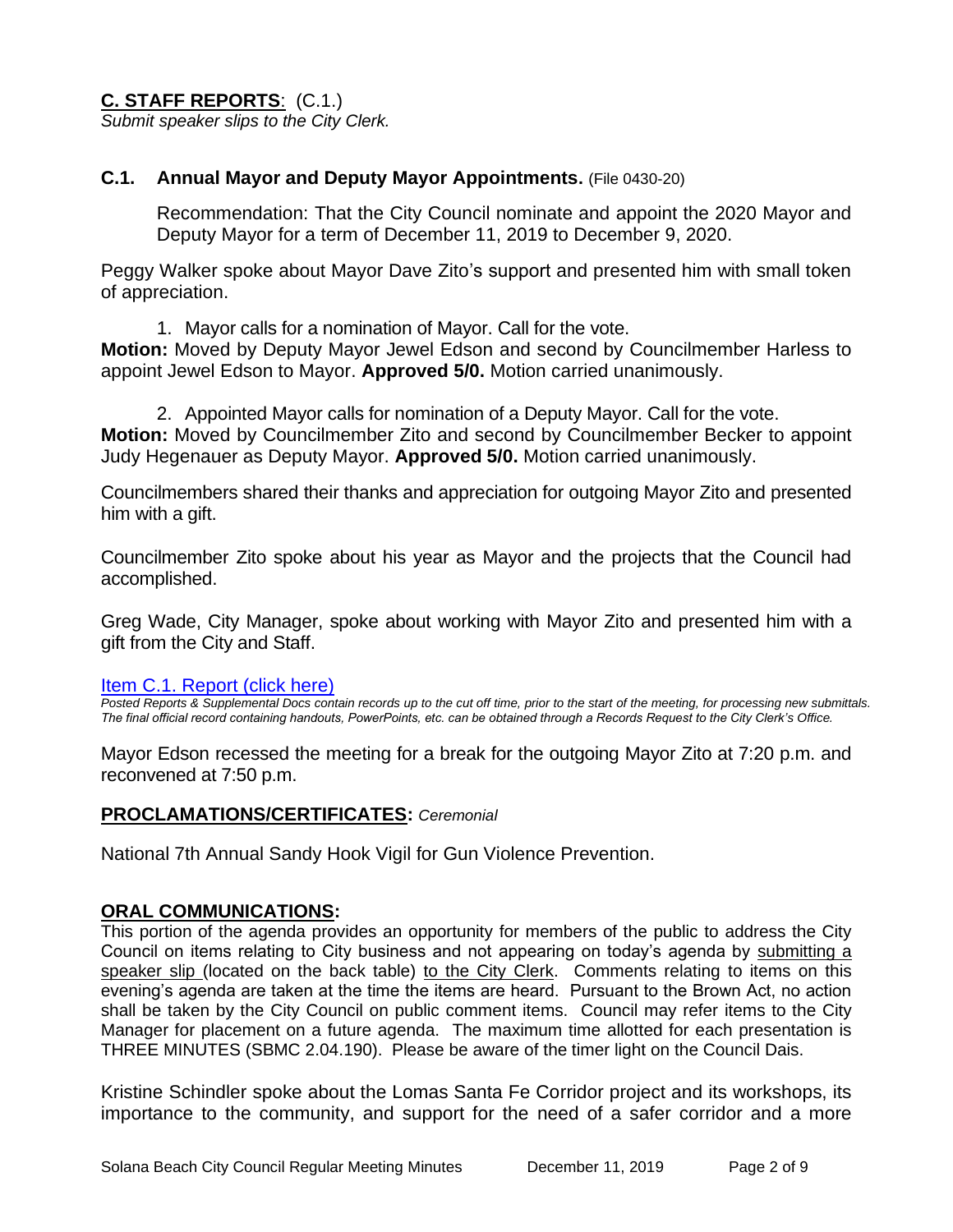complete street. She announced an "open street" event opportunity in Encinitas with Cyclovia Encinitas on January 12, 2020.

Judy Strang, San Dieguito Alliance for Drug Free Youth, spoke about the concerns of vaping among youth, the CDC (Center for Disease Control) report (handout-on file), and a request to consider banning flavored vaping nicotine products.

# **COUNCIL COMMUNITY ANNOUNCEMENTS / COMMENTARY:**

*An opportunity for City Council to make brief announcements or report on their activities. These items are not agendized for official City business with no action or substantive discussion.* 

# **A. CONSENT CALENDAR:** (Action Items) (A.1. - A.7.)

Items listed on the Consent Calendar are to be acted in a single action of the City Council unless pulled for discussion. Any member of the public may address the City Council on an item of concern by submitting to the City Clerk a speaker slip (located on the back table) before the Consent Calendar is addressed. Those items removed from the Consent Calendar by a member of the Council will be trailed to the end of the agenda, while Consent Calendar items removed by the public will be discussed immediately after approval of the Consent Calendar.

# **A.1. Register Of Demands.** (File 0300-30)

Recommendation: That the City Council

1. Ratify the list of demands for November 09 – November 22, 2019.

## [Item A.1. Report \(click here\)](https://solanabeach.govoffice3.com/vertical/Sites/%7B840804C2-F869-4904-9AE3-720581350CE7%7D/uploads/Item_A.1._Report_(click_here)_12-11-19_-_O.pdf)

*Posted Reports & Supplemental Docs contain records up to the cut off time, prior to the start of the meeting, for processing new submittals. The final official record containing handouts, PowerPoints, etc. can be obtained through a Records Request to the City Clerk's Office.* **Motion:** Moved by Councilmember Zito and second by Councilmember Becker to approve. **Approved 5/0.** Motion carried unanimously.

# **A.2. General Fund Adopted Budget for Fiscal Year 2019-2020 Changes.** (File 0330-30)

Recommendation: That the City Council

1. Receive the report listing changes made to the Fiscal Year 2019-2020 General Fund Adopted Budget.

## [Item A.2. Report \(click here\)](https://solanabeach.govoffice3.com/vertical/Sites/%7B840804C2-F869-4904-9AE3-720581350CE7%7D/uploads/Item_A.2._Report_(click_here)_12-11-19_-_O.pdf)

*Posted Reports & Supplemental Docs contain records up to the cut off time, prior to the start of the meeting, for processing new submittals. The final official record containing handouts, PowerPoints, etc. can be obtained through a Records Request to the City Clerk's Office.* **Motion:** Moved by Councilmember Zito and second by Councilmember Becker to approve. **Approved 5/0.** Motion carried unanimously.

## **A.3. State Parks Shoreline Erosion Protection Grant Application** (File 0390-32, 0610-12)

Recommendation: That the City Council

1. Adopt **Resolution 2019-153** authorizing submittal of a Shoreline Erosion Protection Grant application to the State of California Department of Parks and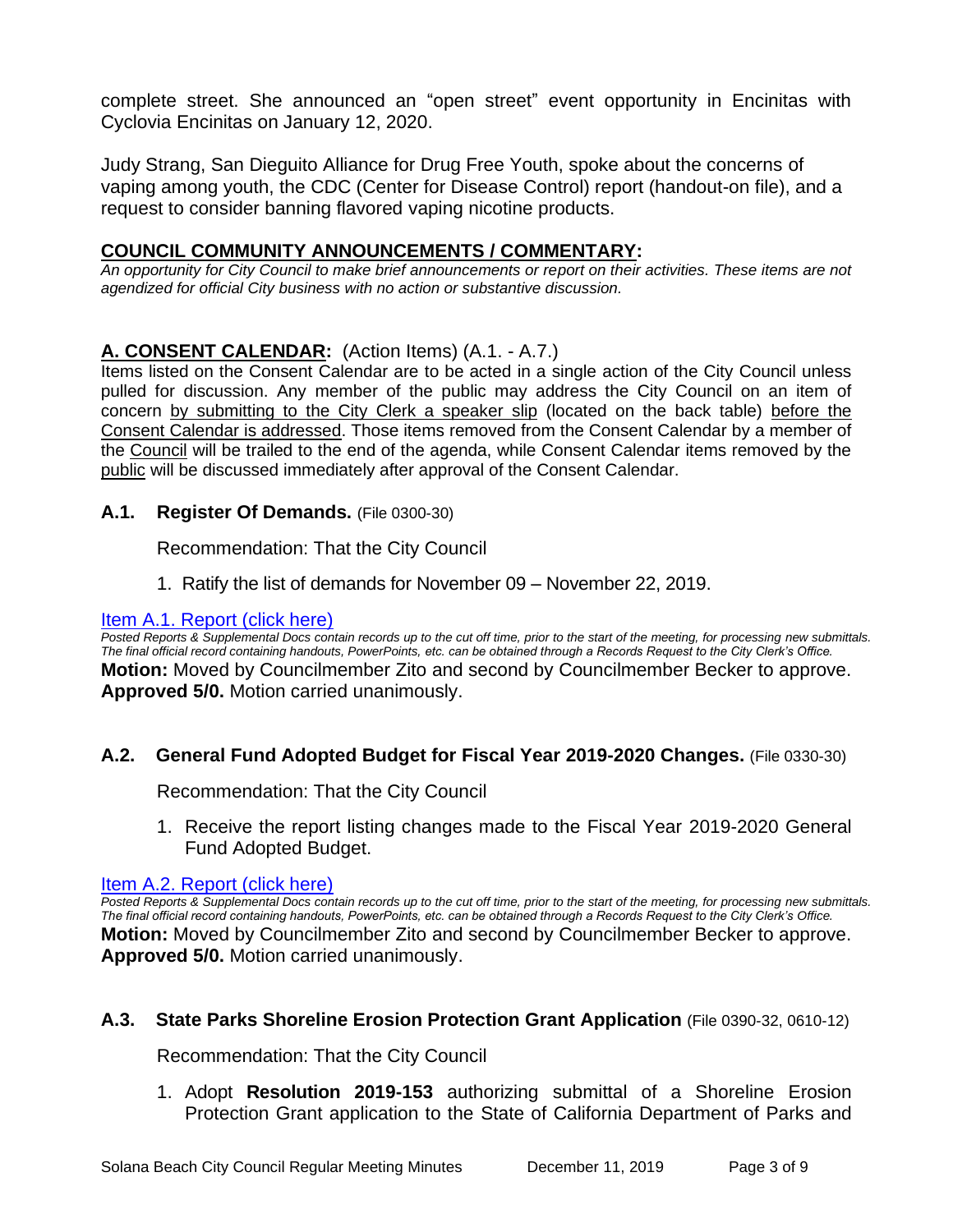Recreation, Division of Boating and Waterways and authorize the City Manager to act on behalf of the City of Solana Beach, in consultation with the City Attorney, to negotiate and execute all agreements and amendments necessary to comply with the State Parks, Division of Boating and Waterways grant requirements.

# [Item A.3. Report \(click here\)](https://solanabeach.govoffice3.com/vertical/Sites/%7B840804C2-F869-4904-9AE3-720581350CE7%7D/uploads/Item_A.3._Report_(click_here)_12-11-19_-_O.pdf)

*Posted Reports & Supplemental Docs contain records up to the cut off time, prior to the start of the meeting, for processing new submittals. The final official record containing handouts, PowerPoints, etc. can be obtained through a Records Request to the City Clerk's Office.* **Motion:** Moved by Councilmember Zito and second by Councilmember Becker to approve. **Approved 5/0.** Motion carried unanimously.

# **A.4. Citywide Janitorial Services.** (File 0700-20)

Recommendation: That the City Council

- 1. Adopt **Resolution 2019-155:**
	- a. Authorizing the City Manager to execute a one year professional services agreement with California Office Cleaning, Inc., in an amount not to exceed \$107,880, for Citywide Janitorial Services effective January 1, 2020.
	- b. Authorizing the City Manager to extend the agreement up to four additional years at the City's option in an amount not to exceed the amount budgeted each year.

#### [Item A.4. Report \(click here\)](https://solanabeach.govoffice3.com/vertical/Sites/%7B840804C2-F869-4904-9AE3-720581350CE7%7D/uploads/Item_A.4._Report_(click_here)_12-11-19_-_O.pdf)

*Posted Reports & Supplemental Docs contain records up to the cut off time, prior to the start of the meeting, for processing new submittals. The final official record containing handouts, PowerPoints, etc. can be obtained through a Records Request to the City Clerk's Office.* **Motion:** Moved by Councilmember Zito and second by Councilmember Becker to approve. **Approved 5/0.** Motion carried unanimously.

# **A.5. Tide Beach Park Slope Paving Removal** (File 0730-20)

Recommendation: That the City Council

- 1. Adopt **Resolution 2019-152:**
	- a. Awarding a construction contract for the Tide Beach Park Slope Paving Removal Project, Bid 2019-06, in the amount of \$33,900, to Wright Construction Engineering Corp.
	- b. Approving an amount of \$10,000 for construction contingency.
	- c. Authorizing the City Manager to execute the construction contract on behalf of the City.
	- d. Authorizing the City Manager to approve cumulative change orders up to the construction contingency amount.

## [Item A.5. Report \(click here\)](https://solanabeach.govoffice3.com/vertical/Sites/%7B840804C2-F869-4904-9AE3-720581350CE7%7D/uploads/Item_A.5._Report_(click_here)_12-11-19_-_O.pdf)

*Posted Reports & Supplemental Docs contain records up to the cut off time, prior to the start of the meeting, for processing new submittals. The final official record containing handouts, PowerPoints, etc. can be obtained through a Records Request to the City Clerk's Office.* **Motion:** Moved by Councilmember Zito and second by Councilmember Becker to approve. **Approved 5/0.** Motion carried unanimously.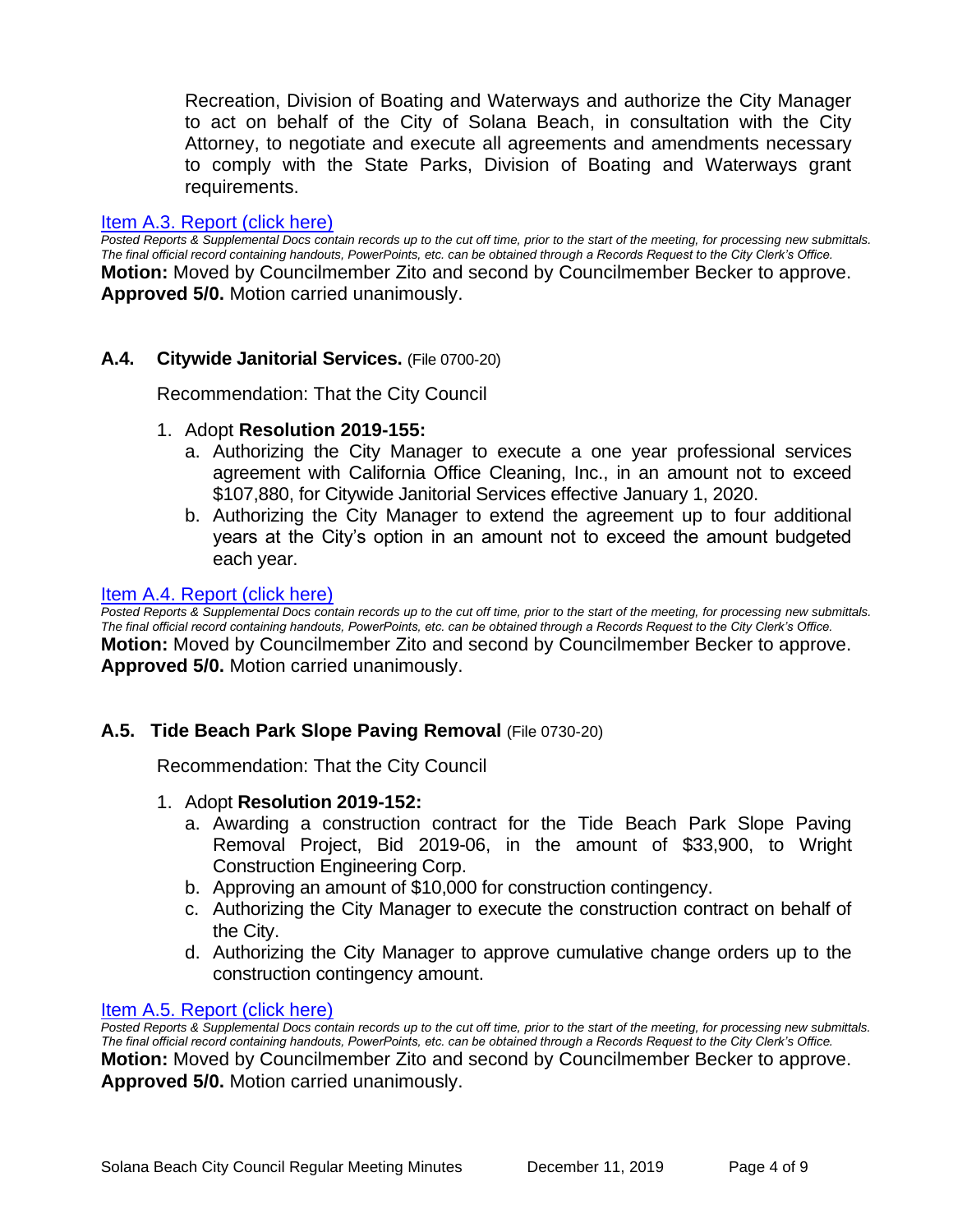# **A.6. Pacific Avenue - Phase 2 Underground Utility District** (File 1010-90)

Recommendation: That the City Council

# 1. Adopt **Resolution 2019-154**:

- a. Authorizing the City Manager to enter into Professional Services Agreements, in an amount not to exceed \$240,000, with any required consultants needed for the formation of the Pacific Avenue – Phase 2 Underground Utility District.
- b. Authorizing the City Manager to execute, on behalf of the City, a reimbursement agreement with the neighborhood coordinators for a deposit in the amount of \$35,000 for assessment engineering services for the Pacific Avenue – Phase 2 Underground Utility District.

## [Item A.6. Report \(click here\)](https://solanabeach.govoffice3.com/vertical/Sites/%7B840804C2-F869-4904-9AE3-720581350CE7%7D/uploads/Item_A.6._Report_(click_here)_12-11-19_-_O.pdf)

*Posted Reports & Supplemental Docs contain records up to the cut off time, prior to the start of the meeting, for processing new submittals. The final official record containing handouts, PowerPoints, etc. can be obtained through a Records Request to the City Clerk's Office.* **Motion:** Moved by Councilmember Zito and second by Councilmember Becker to approve. **Approved 5/0.** Motion carried unanimously.

# **A.7. City Hall Holiday Closure** (File 0520-80)

Recommendation: That the City Council

1. Approve the closure of City Hall on Thursday, December 26, 2019 and Monday, December 30, 2019 for miscellaneous, confidential and management employees, and approve 16-hours of additional leave to the marine safety and fire employees' leave banks.

## [Item A.7. Report \(click here\)](https://solanabeach.govoffice3.com/vertical/Sites/%7B840804C2-F869-4904-9AE3-720581350CE7%7D/uploads/Item_A.7._Report_(click_here)_12-11-19_-_O.PDF)

*Posted Reports & Supplemental Docs contain records up to the cut off time, prior to the start of the meeting, for processing new submittals. The final official record containing handouts, PowerPoints, etc. can be obtained through a Records Request to the City Clerk's Office.* **Motion:** Moved by Councilmember Zito and second by Councilmember Becker to approve. **Approved 5/0.** Motion carried unanimously.

# **B. PUBLIC HEARINGS:** (B.1. – B.4.)

This portion of the agenda provides citizens an opportunity to express their views on a specific issue as required by law after proper noticing by submitting a speaker slip (located on the back table) to the City Clerk. After considering all of the evidence, including written materials and oral testimony, the City Council must make a decision supported by findings and the findings must be supported by substantial evidence in the record. An applicant or designee(s) for a private development/business project, for which the public hearing is being held, is allotted a total of fifteen minutes to speak, as per SBMC 2.04.210. A portion of the fifteen minutes may be saved to respond to those who speak in opposition. All other speakers have three minutes each. Please be aware of the timer light on the Council Dais.

# **B.1. Introduce (1st Reading) Ordinance 508 – Providing Regulations Concerning Accessory Dwelling Units and Junior Accessory Dwelling Units** (File 0610-10)

Recommendation: That the City Council

1. Conduct the Public Hearing: Open the public hearing, Report Council disclosures, Receive public testimony, Close the public hearing.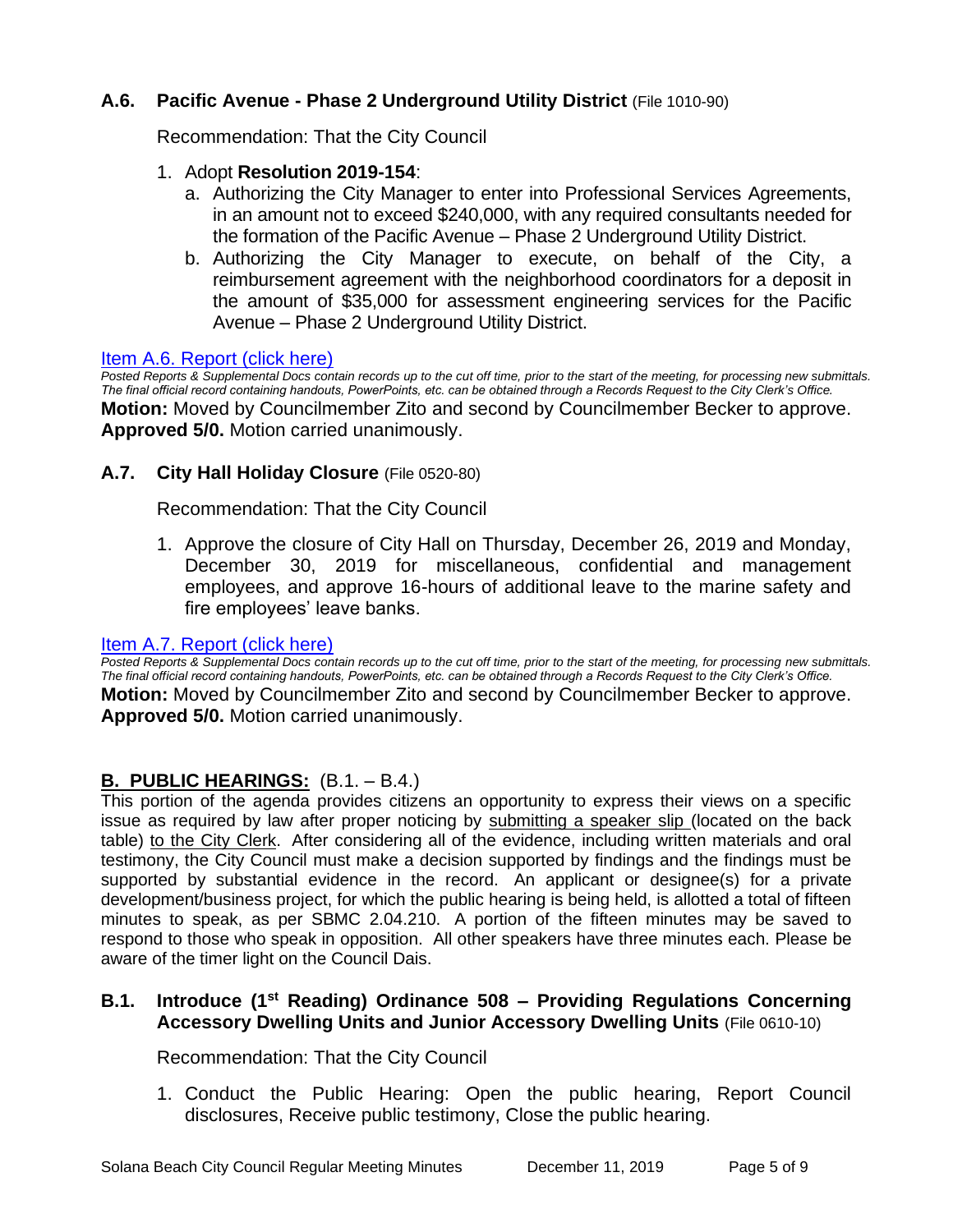- 2. Find the project exempt from the California Environmental Quality Act pursuant to Section 15303 and Section 15061(b)(3) of the State CEQA Guidelines; and
- 3. Introduce **Ordinance 508** regulating the development of accessory dwelling units.

[Item B.1. Report \(click here\)](https://solanabeach.govoffice3.com/vertical/Sites/%7B840804C2-F869-4904-9AE3-720581350CE7%7D/uploads/Item_B.1._Report_(click_here)_12-11-19_-_O.pdf)

[Item B.1. Updated Report #1 \(12-11-19 at 1:20pm\)](https://solanabeach.govoffice3.com/vertical/Sites/%7B840804C2-F869-4904-9AE3-720581350CE7%7D/uploads/Item_B.1._Updated_Report_1.pdf)

*Posted Reports & Supplemental Docs contain records up to the cut off time, prior to the start of the meeting, for processing new submittals. The final official record containing handouts, PowerPoints, etc. can be obtained through a Records Request to the City Clerk's Office.*

Greg Wade, City Manager, introduced the item.

Mayor Edson opened the public hearing.

Council disclosures.

Council and Staff discussion.

**Motion:** Moved by Councilmember Zito and second by Deputy Mayor Hegenauer to close the public hearing. **Approved 5/0.** Motion carried unanimously.

**Motion:** Moved by Councilmember Zito and second by Councilmember Harless to approve and clarifying the language that the limit of a hundred square feet would only apply to the accessory structure and not the primary dwelling unit. . **Approved 5/0.** Motion carried unanimously.

# **B.2. Solana Energy Alliance Community Choice Aggregation Implementation Plan Amendment** (File 1010-45)

Recommendation: That the City Council

1. Adopt **Resolution 2019 - 156** approving the Solana Energy Alliance Implementation Plan Amendment.

#### [Item B.2. Report \(click here\)](https://solanabeach.govoffice3.com/vertical/Sites/%7B840804C2-F869-4904-9AE3-720581350CE7%7D/uploads/Item_B.2._Report_(click_here)_12-11-19_-_O.pdf)

*Posted Reports & Supplemental Docs contain records up to the cut off time, prior to the start of the meeting, for processing new submittals. The final official record containing handouts, PowerPoints, etc. can be obtained through a Records Request to the City Clerk's Office.*

Greg Wade, City Manager, introduced the item.

Dan King, Assistant City Manager, presented a PowerPoint (on file).

Mayor Edson opened the public hearing.

**Motion:** Moved by Deputy Mayor Hegenauer and second by Councilmember Becker to close the public hearing. **Approved 5/0.** Motion carried unanimously.

**Motion:** Moved by Councilmember Becker and second by Deputy Mayor Hegenauer to approve. **Approved 5/0.** Motion carried unanimously.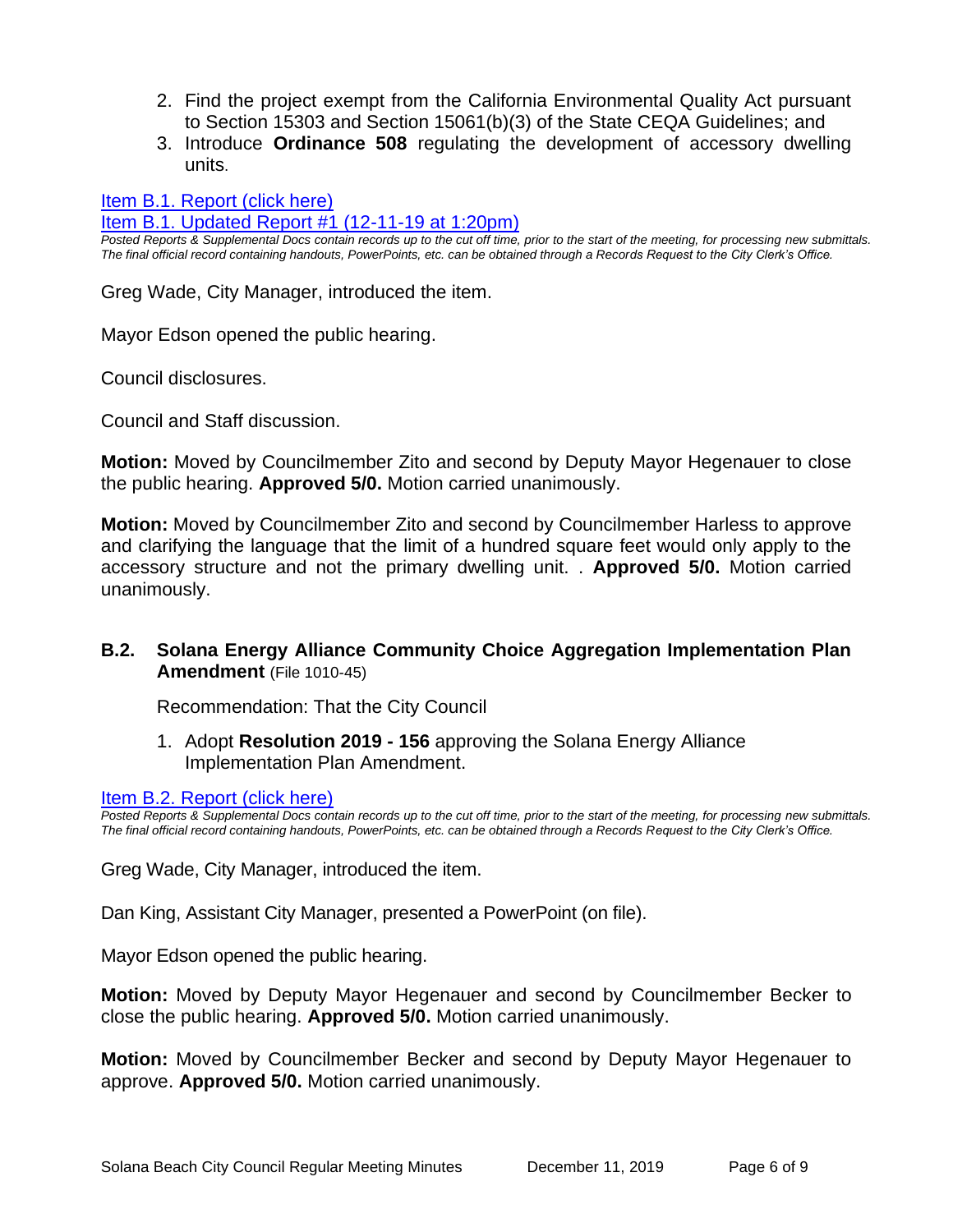# **B.3. Public Hearing: 652 Stevens Ave., Applicant: 652 Stevens LLC, Case 17-17-34.** (File 0600-40)

The proposed project meets the minimum zoning requirements under the SBMC, may be found to be consistent with the General Plan and may be found, as conditioned, to meet the discretionary findings required as discussed in this report to approve a DRP and SDP. Therefore, Staff recommends that the City Council:

- 1. Conduct the continued Public Hearing: Report Council Disclosures, Receive Public Testimony, and Close the Public Hearing.
- 2. Find the project exempt from the California Environmental Quality Act pursuant to Section 15303 of the State CEQA Guidelines; and
- 3. If the City Council makes the requisite findings and approves the project, adopt **Resolution 2019-116** conditionally approving a DRP, SDP, and MEC to demolish an existing structure and construct a mixed-use development consisting of a twostory commercial dentist office and one (1) residential unit located over an ongrade off-street parking carport at 652 Stevens Avenue, Solana Beach.

[Item B.3. Report \(click here\)](https://solanabeach.govoffice3.com/vertical/Sites/%7B840804C2-F869-4904-9AE3-720581350CE7%7D/uploads/Item_B.3._Report_(click_here)_12-11-19_-_O.pdf)

[Item B.3. Updated Report #1 \(12-11-19 at 2:43](https://solanabeach.govoffice3.com/vertical/Sites/%7B840804C2-F869-4904-9AE3-720581350CE7%7D/uploads/Item_B.3._Staff_Report_Update_1_(12-11_236_pm)_-_O.pdf) pm)

[Item B.3. Supplemental Docs \(Updated 12-11](https://solanabeach.govoffice3.com/vertical/Sites/%7B840804C2-F869-4904-9AE3-720581350CE7%7D/uploads/Blue_Folder_B.3._(12-11_243pm).pdf) at 2:00pm)

*Posted Reports & Supplemental Docs contain records up to the cut off time, prior to the start of the meeting, for processing new submittals. The final official record containing handouts, PowerPoints, etc. can be obtained through a Records Request to the City Clerk's Office.*

Greg Wade, City Manager, introduced the item.

Katie Benson, Associate Planner, presented a PowerPoint (on file).

Council disclosures.

Council and Staff discussed setbacks, heights, space for a 10 ft. landscape buffer, surrounding landscape for the parking stalls requiring, and fence heights,

Mojtana Esfahani, Applicant, spoke about meeting with the neighbors twice and walking the property, listening to their concerns and ideas, and addressing most of them.

Rob Quigley, Architect, reviewed the design as well as his commercial designs in Solana Beach. He spoke about the neighborhood in transition, reasons that the structure was designed a certain way, the front planter in line with City property, the elimination of a wall, landscaping to screen parked cars, the building being set-back 65 ft. from the street to minimize the appearance of mass, the building being two-story and not three-story, and their efforts to soften the building mass and the surrounding wall.

Council, Staff and Applicant discussed ceiling heights, the varying heights of the wall, elevation heights between adjacent properties, and the stair-stepped wall.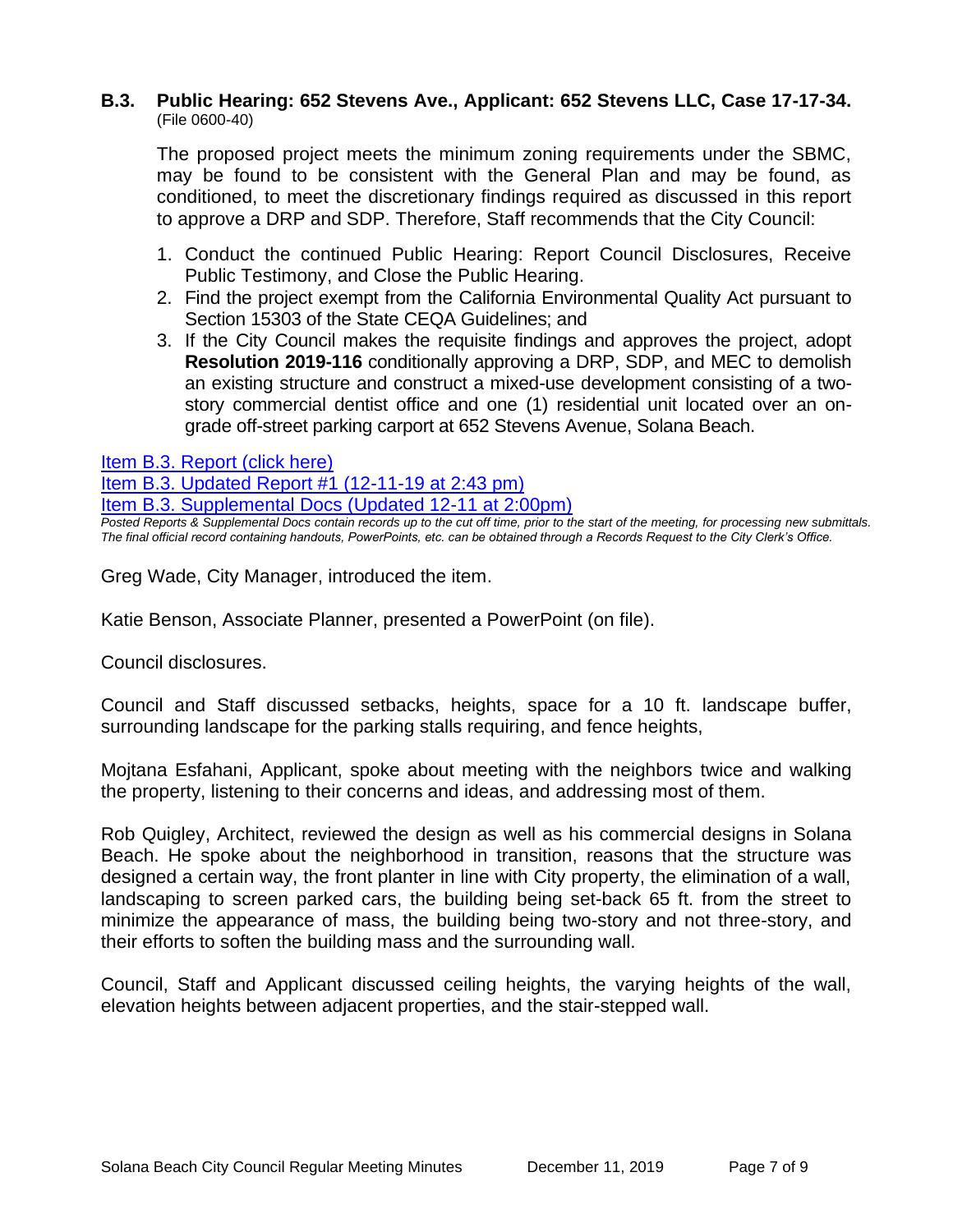Irene Young spoke about meeting with the architect and the owner, her concerns for the community and the massiveness of the structure with the large part of it in the front of the project rather than in the back.

Gary Young spoke about the shadow cast by the building and that lowering it 4-5 ft. would reduce the mass appearance.

Danny Hernandez spoke about working with the applicant, breaking down the bulk on the northwest wall, the 21 ft. tall ceilings and 9 ft. overhang, the wall on the north side supporting an overhang that added to the bulk of the project, the sun coming mostly from the south, they're being a good business asset to the community, and the overall effects on the surrounding homes.

Council, Staff, and Applicant discussed possible ideas to reduce the mass, the setbacks, the driveway, shading of the project onto other properties, distances between the properties, lowering the pad elevation to lower the structure, and moving the structure back a bit more. Discussion continued regarding lighting, parking, drainage, solar panels, bike racks, the current story poles not illustrating the changes to the project, the need for updated story poles in projects that return with changes, and how the size of the windows effects the appearance of mass.

**Motion:** Moved by Deputy Mayor Hegenauer and second by Councilmember Harless to close the public hearing. **Approved 5/0.** Motion carried unanimously.

**Motion:** Moved by Councilmember Zito and second by Deputy Mayor Hegenauer to approve with additional condition that the architectural windows in the north wall be doubled in dimension and size for aesthetics relating to bulk and mass. **Approved 5/0.**  Motion carried unanimously.

# **B.4. Introduce (1st Reading) Ordinance 509 – Annual Adjustment of Impact Fees**  (File 0390-23)

Recommendation: That the City Council

- 1. Conduct the Public Hearing: Open the Public Hearing, Report Council Disclosures, Receive Public Testimony, and Close the Public Hearing.
- 2. Introduce **Ordinance 509** Amending Chapter 15.50.080 of the SBMC.
- 3. Introduce **Ordinance 510** Amending Chapter 15.60.080 of the SBMC.
- 4. Introduce **Ordinance 511** Amending Chapter 15.65.080 of the SBMC.
- 5. Introduce **Ordinance 512** Amending Chapter 15.66.080 of the SBMC.

# [Item B.4. Report \(click here\)](https://solanabeach.govoffice3.com/vertical/Sites/%7B840804C2-F869-4904-9AE3-720581350CE7%7D/uploads/Item_B.4._Report_(click_here)_12-11-19_-_O.pdf)

*Posted Reports & Supplemental Docs contain records up to the cut off time, prior to the start of the meeting, for processing new submittals. The final official record containing handouts, PowerPoints, etc. can be obtained through a Records Request to the City Clerk's Office.*

Greg Wade, City Manager, introduced

Mayor Edson opened the public hearing.

**Motion:** Moved by Councilmember Zito and second by Deputy Mayor Hegenauer to close the public hearing. **Approved 5/0.** Motion carried unanimously.